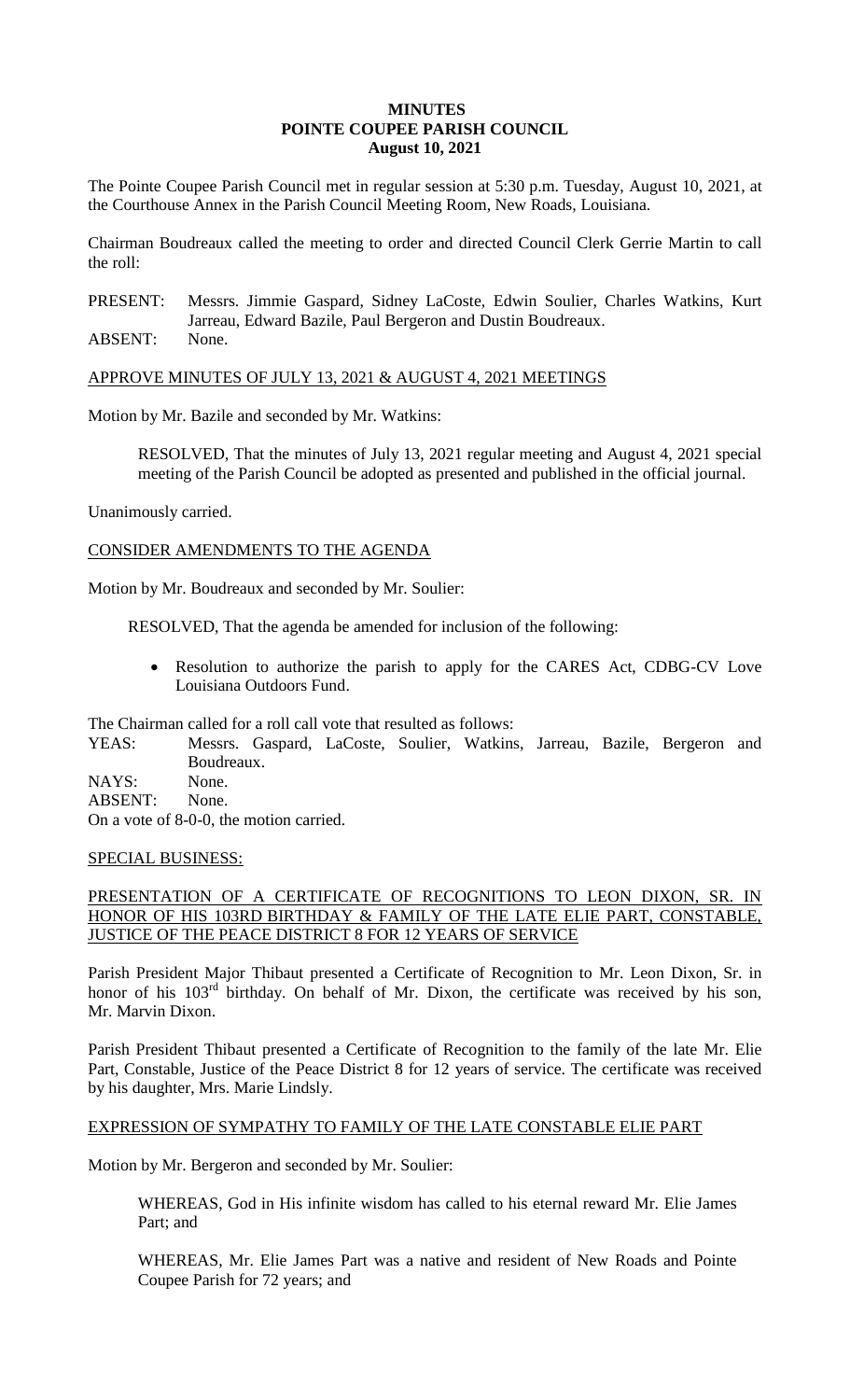WHEREAS, Mr. Part served as Constable, Justice of the Peace District 8, Parish of Pointe Coupee from January 1, 2009 through July 20, 2021 for 12 years; and

WHEREAS, his presence will be sadly missed by his family and friends: Therefore be it

RESOLVED, That this Pointe Coupee Parish Council does and hereby offer our deepest sympathy and condolences to the family of Mr. Elie Part and this resolution of sympathy in the loss of their loved one.

Unanimously carried.

#### DISCUSSION OF GRAVITY DRAINAGE DISTRICT NO. 1

Parish President Thibaut discussed the terms expired for the five (5) commissioners of the Pointe Coupee Parish Gravity Drainage District No. 1, and the need to reappoint current or appoint new commissioners. After discussion, the council will discuss this matter further at their Executive Committee meeting this month.

## PUBLIC HEARING ON AN INTRODUCED PROPOSED ORDINANCE TO AMEND THE POINTE COUPEE PARISH CODE OF ORDINANCES, RELATIVE TO THE SECOND AMENDMENT AND RIGHT TO BEAR ARMS, AND THEREAFTER, DISCUSSION & CONSIDERATION OF THE ADOPTION

A hearing to obtain public input to a proposed ordinance to amend the Pointe Coupee Parish Code of Ordinances, relative to the Second Amendment and right to bear arms, and further provide with respect thereto was conducted at 5:43 p.m., Tuesday, August 10, 2021 at the Parish Council Meeting Room, Courthouse Annex, 160 East Main Street, New Roads, Louisiana.

Messrs. Travis Saizon and Lance Moore of Ventress, and Kenneth Litton of Batchelor expressed their support of the adoption of the ordinance.

Mmes Leola Bellazzin and Sylvia Williams of New Roads, and Sandy Saye of Batchelor expressed their objections to the adoption of the ordinance.

Upon comments from council, the public hearing was closed and the following resolution was offered:

Motion by Mr. LaCoste and seconded by Mr. Gaspard:

RESOLVED, That a proposed ordinance to amend the Pointe Coupee Parish Code of Ordinances, relative to the Second Amendment and right to bear arms, and further provide with respect thereto be adopted by the Pointe Coupee Parish Council.

The Chairman called for a roll call vote that resulted as follows: YEAS: Messrs. Bergeron, Jarreau, Watkins, Soulier, LaCoste, Gaspard and Boudreaux. NAYS: Mr. Bazile. ABSENT: None. On a vote of 7-1-0, the motion carried.

### DISCUSSION OF DRAWDOWN OF FALSE RIVER BY LA WILDLIFE & FISHERIES

Louisiana Department of Wildlife & Fisheries (LDWF) Biologist Manager Brian Heimann appeared before the council to discuss the drawdown of False River by LDWF that will commence after Labor Day in September thru January 2022. He gave a PowerPoint presentation detailing the drawdown.

### PARISH PRESIDENT'S REPORT

Parish President Thibaut gave updates on the finances, including sales tax collections & gas collections, applying for a LCDBG grant for the recreation department, the finance director will be scheduling meetings with the councilmembers to review amendments to the 2021 budget and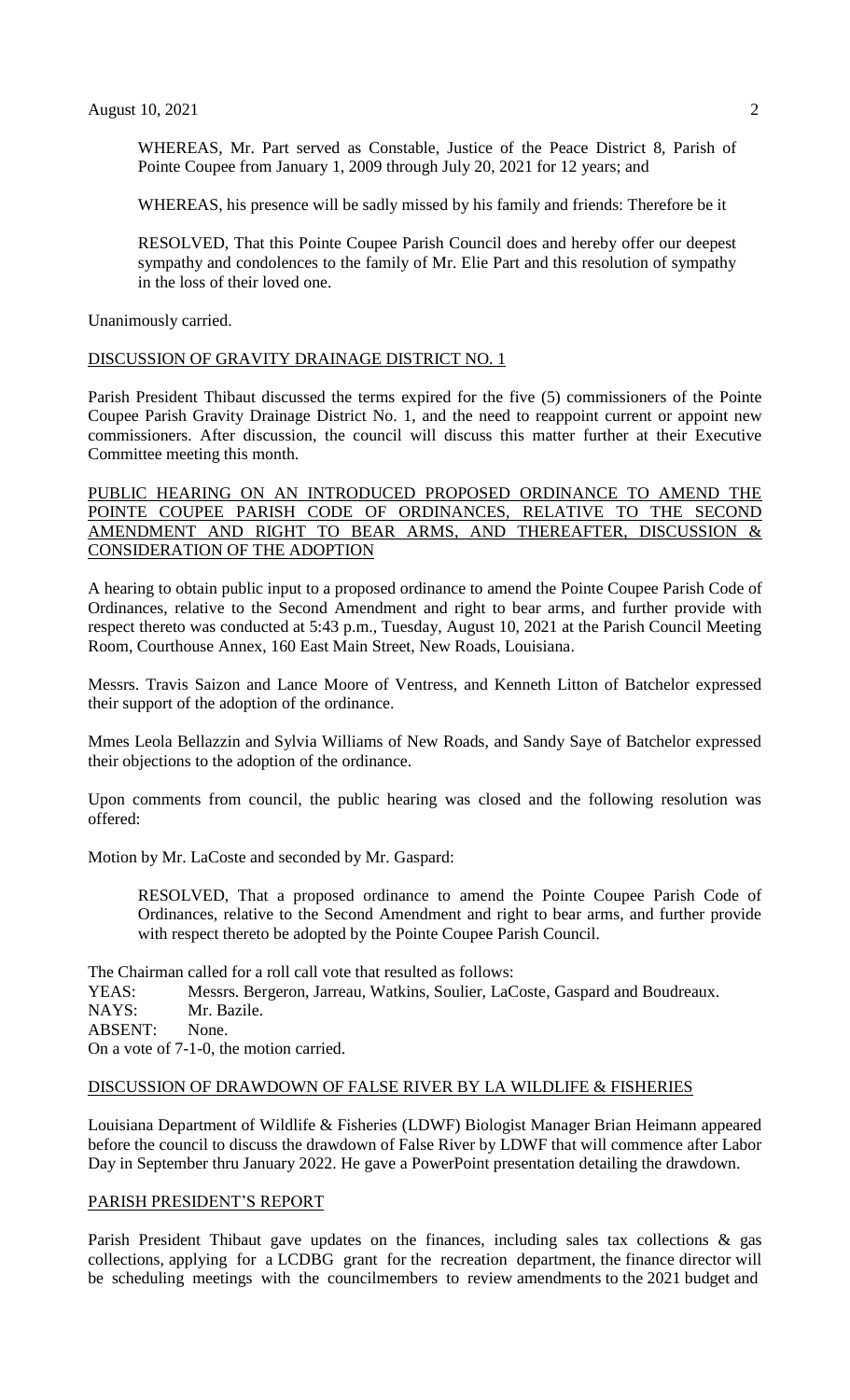#### August 10, 2021 3

preparation of the 2022 budget, which will be finalized in October.

#### PUBLIC COMMENTS ON AGENDA ITEMS

There were no public comments.

### PUBLIC HEARING ON AN INTRODUCED PROPOSED ORDINANCE TO AMEND CHAPTER 17, ARTICLE III OF THE POINTE COUPEE PARISH CODE OF ORDINANCES, RELATIVE TO CREATE THE POINTE COUPEE PARISH ZONING CODE, AND THEREAFTER, DISCUSSION & CONSIDERATION OF THE ADOPTION

A hearing to obtain public input to a proposed ordinance to amend Chapter 17, Article III of the Pointe Coupee Parish Code of Ordinances, relative to create the Pointe Coupee Parish Zoning Code, and to further provide with respect thereto was conducted at 6:42 p.m., Tuesday, August 10, 2021 at the Parish Council Meeting Room, Courthouse Annex, 160 East Main Street, New Roads, Louisiana.

Mr. Steve Villavaso of Ventress commented on the ordinance relative to mobile homes and property located in Ventress.

Mr. Jacques LaCour of Batchelor commented on the ordinance.

Mr. Mark Goodson of CSRS, Inc. made brief comments on the proposed ordinance and maps that were prepared by his agency.

Councilman Bergeron commented on amendments made to the ordinance.

There were no objections received orally or written to the ordinance.

Motion by Mr. Bergeron and seconded by Mr. LaCoste:

RESOLVED, That an amendment to a proposed ordinance to amend Chapter 17, Article III of the Pointe Coupee Parish Code of Ordinances, relative to create the Pointe Coupee Parish Zoning Code, and further providing with respect thereto be accepted by the Pointe Coupee Parish Council.

The Chairman called for a roll call vote that resulted as follows:

YEAS: Messrs. Gaspard, LaCoste, Soulier, Watkins, Jarreau, Bazile, Bergeron and Boudreaux.

NAYS: None.

ABSENT: None.

On a vote of 8-0-0, the motion carried.

Motion by Mr. Bergeron and seconded by Mr. Bazile:

RESOLVED, That a proposed ordinance to amend Chapter 17, Article III of the Pointe Coupee Parish Code of Ordinances, relative to create the Pointe Coupee Parish Zoning Code, and further providing with respect thereto be adopted with amendments by the Pointe Coupee Parish Council.

The Chairman called for a roll call vote that resulted as follows:

YEAS: Messrs. Bergeron, Bazile, Jarreau, Watkins, Soulier, LaCoste, Gaspard and Boudreaux.

NAYS: None.

ABSENT: None.

On a vote of 8-0-0, the motion carried.

Chairman Boudreaux and President Thibaut thanked everyone who were involved with the development of the zoning code for the parish.

RECOMMENDATION(S) FROM PLANNING & ZONING COMMISSION: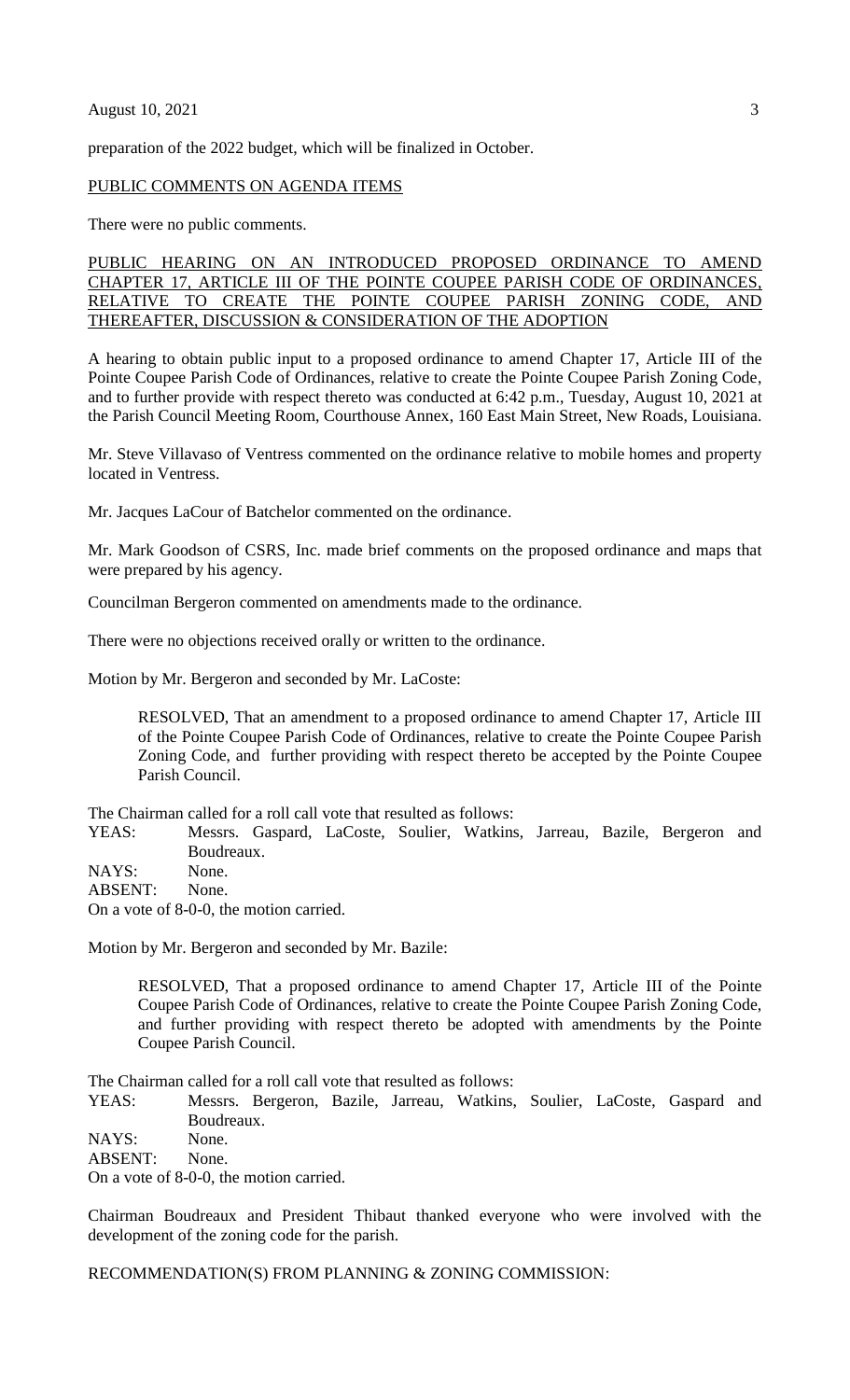APPROVE PLAT SHOWING SUBDIVISION OF TRACT M-2-A OF LOT 9-A OF THE PARTITION OF LOT 2 OF THE LOWER PORTION OF VALVERDA PLANTATION INTO TRACTS M-2-A-1 & M-2-A-2 (PETE GLASER SUBD.) LOCATED OFF OF LA HWY. 977 AT MARINGOUIN IN SECTION 61, T6S & R9E FOR JERRY MARSH, PENDING THERE ARE NO SUBDIVISION RESTRICTIONS TO PROHIBIT SUBDIVISION OF THE LOT

Motion by Mr. Jarreau and seconded by Mr. LaCoste:

RESOLVED, That upon the recommendation of the Planning & Zoning Commission, a plat showing subdivision of Tract M-2-A of Lot 9-A of the partition of Lot 2 of the lower portion of Valverda Plantation into Tracts M-2-A-1 & M-2-A-2 (Pete Glaser Subd.) located off of LA Hwy. 977 at Maringouin in Section 61, T6S & R9E for Jerry Marsh be approved, pending there are no subdivision restrictions to prohibit subdivision of the lot.

Unanimously carried.

### APPROVE PLAT SHOWING SUBDIVISION OF LOT 3 OF LORIO ACRES SUBDIVISION INTO LOT 3-A & LOT 3-B LOCATED OFF OF LA HWY. 1 AT LAKELAND IN SECTION 72, T5S & R10E FOR MIKE DUHON, PENDING THERE ARE NO SUBDIVISION RESTRICTIONS TO PROHIBIT SUBDIVISION OF THE LOT

Motion by Mr. Boudreaux and seconded by Mr. Gaspard:

RESOLVED, That upon the recommendation of the Planning & Zoning Commission, a plat showing subdivision of Lot 3 of Lorio Acres Subdivision into Lot 3-A & Lot 3-B located off of LA Hwy. 1 at Lakeland in Section 72, T5S & R10E for Mike Duhon be approved, pending there are not subdivision restrictions to prohibit subdivision of the lot.

Unanimously carried.

APPROVE PLAT SHOWING SUBDIVISION OF LOT F INTO LOT F-1 & LOT F-2 MOREL JARREAU SUBDIVISION LOCATED OFF OF LA HWY. 1 AT NEW ROADS IN SECTION 57, T5S & R10E FOR JOSEPH RICKY DAVID, PENDING THERE ARE NO SUBDIVISION RESTRICTIONS TO PROHIBIT SUBDIVISION OF THE LOT

Motion by Mr. Soulier and seconded by Mr. LaCoste:

RESOLVED, That upon the recommendation of the Planning & Zoning Commission, a plat showing subdivision of Lot F into Lot F-1 & Lot F-2 Morel Jarreau Subdivision located off of LA Hwy. 1 at New Roads in Section 57, T5S & R10E for Joseph Ricky David be approved, pending there are no subdivision restrictions to prohibit subdivision of the lot.

Unanimously carried.

### RESOLUTIONS:

AUTHORIZE THE PARISH PRESIDENT TO EXECUTE A SPECIAL DEED FOR THE TRANSFER OF IMMOVABLE PROPERTY OF THE POINTE COUPEE PORT, HARBOR AND TERMINAL DISTRICT TO THE GREATER BATON ROUGE PORT COMMISSION

Motion by Mr. Watkins and seconded by Mr. Bazile:

WHEREAS, the Greater Baton Rouge Port Commission ("GBRPC") and Pointe Coupee Parish are political subdivisions of the State of Louisiana; and

WHEREAS, by virtue of Act 180 of the 2019 Regular Session of the Louisiana Legislature, the Pointe Coupee Port, Harbor and Terminal District was merged into the GBRPC and all assets of the Pointe Coupee Port, Harbor and Terminal District were transferred to the GBRPC, effective January 1, 2020; and